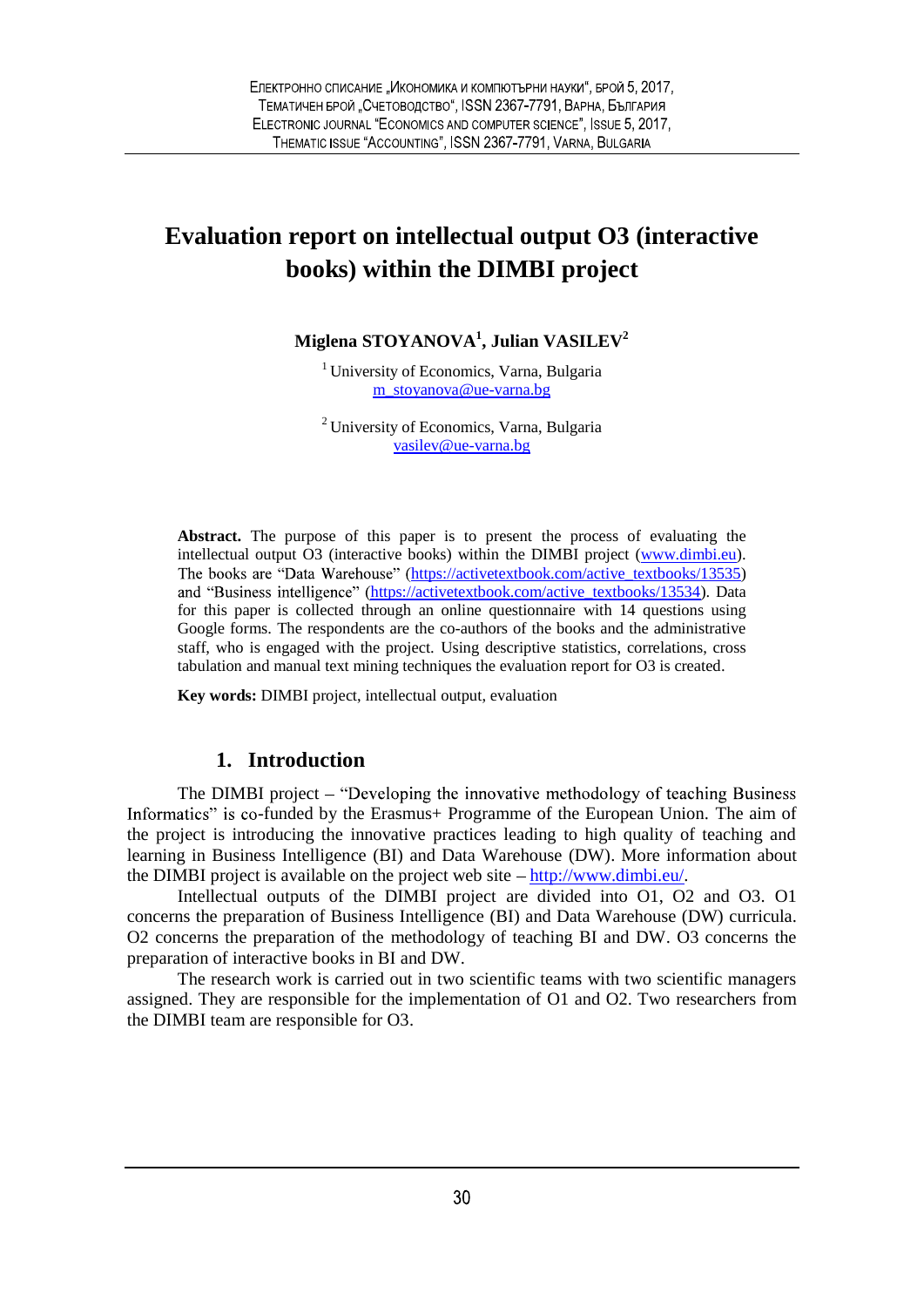## **2. Evaluation of intellectual output O3 (interactive books)**

The evaluation of intellectual output is conducted through an anonymous online questionnaire. It is sent to  $15$  members of the DIMBI team  $-$  co-authors of the interactive books and administrative staff (5 from Bulgaria and 10 from Poland). 14 answers are received. The response rate is 93%.

The O3 survey was conducted during the period  $25$  September  $2017 - 04$  October 2017. The received answers are converted into an XLSX file and after that  $-$  to a SAV file for PSPP or SPSS. Coding of variables is done. Using descriptive statistics several tables with aggregated data are created.

The first question (Q1) in the survey concerns the different groups of people, who may benefit from both books (table 1).

| $\sim$ $\sim$ $\sim$ $\sim$ $\sim$ $\sim$ |                          | Given answers (in $\%$ )     |  |  |  |
|-------------------------------------------|--------------------------|------------------------------|--|--|--|
| <b>Options</b>                            | The option<br>is checked | The option is<br>not checked |  |  |  |
| Q1.1. General public                      | 57.1                     | 42.9                         |  |  |  |
| Q1.2. Students                            | 100.0                    | 0.0                          |  |  |  |
| Q1.3. Teachers                            | 100.0                    | 0.0                          |  |  |  |
| Q1.4. Researchers                         | 85.7                     | 14.3                         |  |  |  |
| Q1.5. Businessmen, practitioners          | 85.7                     | 14.3                         |  |  |  |

Results of the question concerning different groups of people, who may benefit from both books  $(01.1 - 01.5)$ 

All respondents consider that students and teachers will benefit from both books. 85.7% of the respondents think that researchers, businessmen and practitioners may benefit from both books. 57.1% of the respondents are in the opinion that general public may gain profit from both books.

Since respondents had the chance to mark several groups of people, the number of groups is aggregated by the number of respondents (table 2). Most of the respondents (57.1%) think that all given groups of people will benefit from the books.

#### **Table 2.**

**Table 1.**

Results of the question concerning different groups of people, who may benefit from both books

| UUUNO                                                                   |                                           |  |
|-------------------------------------------------------------------------|-------------------------------------------|--|
| Count of groups of people,<br>who may benefit from both<br><b>books</b> | <b>Number of respondents</b><br>$(in \%)$ |  |
| 1 (one group was marked)                                                | 0.0                                       |  |
| 2 (two groups were marked)                                              | 7.2                                       |  |
| 3 (three groups were marked)                                            | 14.3                                      |  |
| 4 (four groups were marked)                                             | 21.4                                      |  |
| 5 (five groups were marked)                                             | 57.1                                      |  |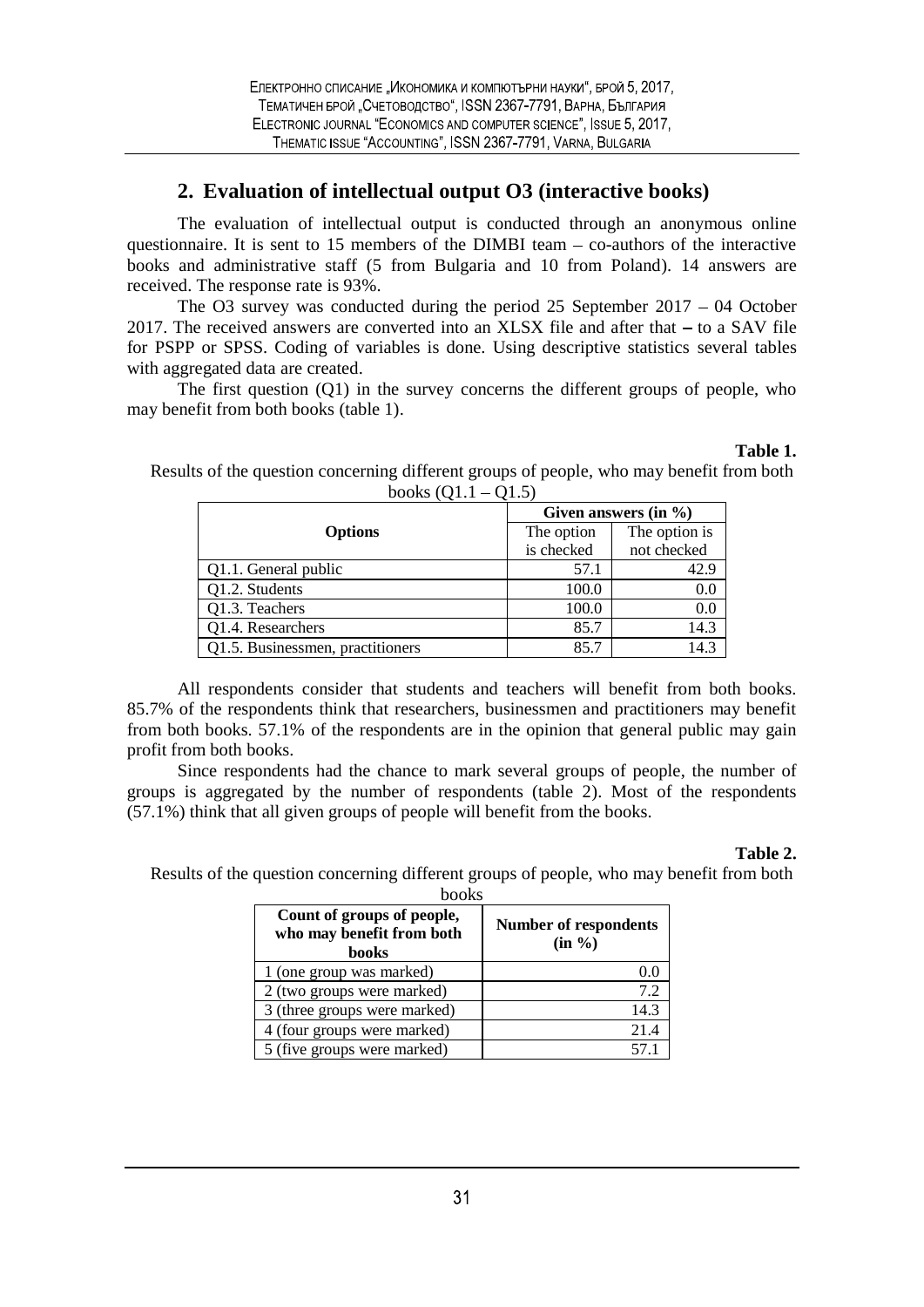The next group of questions  $(Q2 - Q7, Q10, Q13$  and  $Q14)$  measures the respondents' opinions regarding the contents of the books and the novelties in Business informatics (table 3).

|                                                                                                                                                                                                            | Results of the questions concerning contents of the books $Q2-Q/$ , $Q10$ , $Q15$ and $Q17$<br>Given answers $(in \%)$ |      |          |           |                   |  |
|------------------------------------------------------------------------------------------------------------------------------------------------------------------------------------------------------------|------------------------------------------------------------------------------------------------------------------------|------|----------|-----------|-------------------|--|
|                                                                                                                                                                                                            | 5<br>1<br>2<br>3<br>4                                                                                                  |      |          |           |                   |  |
| <b>Questions</b>                                                                                                                                                                                           | Strongly<br>disagree                                                                                                   | .    | $\cdots$ | $\ddotsc$ | Strongly<br>agree |  |
| Q2. The two books are written by several authors.<br>Do the authors have consensus on the used<br>terminology?                                                                                             | 0.0                                                                                                                    | 0.0  | 3.6      | 42.9      | 57.1              |  |
| Q3. Most of the authors have given clear<br>examples and explanations.                                                                                                                                     | 0.0                                                                                                                    | 0.0  | 7.1      | 35.7      | 57.1              |  |
| Q4. Texts in some chapters are difficult to<br>understand.                                                                                                                                                 | 42.9                                                                                                                   | 35.7 | 7.1      | 7.1       | 7.1               |  |
| Q5.<br>The<br>web<br>site<br>www.activetextbook.com is<br>appropriate<br>for<br>uploading the PDF files of both books. The web<br>provides the expected functionality<br>site<br>concerning interactivity. | 0.0                                                                                                                    | 0.0  | 14.3     | 64.3      | 21.4              |  |
| Q6. Each chapter of the book contains links to<br>online resources for further reading.                                                                                                                    | 0.0                                                                                                                    | 0.0  | 7.1      | 50.0      | 42.9              |  |
| Q7. The writing style of both books is<br>understandable.                                                                                                                                                  | 0.0                                                                                                                    | 0.0  | 0.0      | 35.7      | 64.3              |  |
| Q10. When you read the chapters of other authors,<br>you extended your knowledge in business<br>informatics.                                                                                               | 0.0                                                                                                                    | 0.0  | 0.0      | 57.1      | 42.9              |  |
| Q13. The book "Data Warehouse"<br>contains<br>novelties in Business informatics (new curricula,<br>new teaching methods, new contents).                                                                    | $0.0\,$                                                                                                                | 0.0  | 0.0      | 18.2      | 81.8              |  |
| Q14. The book "Business intelligence" contains<br>novelties in Business informatics (new curricula,<br>new teaching methods, new contents).                                                                | 0.0                                                                                                                    | 0.0  | 0.0      | 18.2      | 81.8              |  |

Results of the questions concerning contents of the books (Q2-Q7, Q10, Q13 and Q14)

**Table 3.**

Source: Own calculations

57.1% of all respondents are in the opinion that the authors of the books have consensus on the used terminology. 57.1% of the respondents are satisfied with the given examples and explanations. 42.9% of the respondents strongly disagree that texts in some chapters are difficult to understand. 64.3% of the respondents agree that the web site www.activetextbook.com is appropriate for both books and provides interactivity. 50.0% of the respondents agree that each chapter of the books contains links to online resources for further reading. 64.3% of the respondents strongly agree that the writing style of the books is understandable. 57.1% of the respondents think that reading the chapters of other authors has extended their knowledge in business informatics. 81.8% of the respondents strongly agree that the books "Data Warehouse" and "Business Intelligence" contain novelties in Business informatics.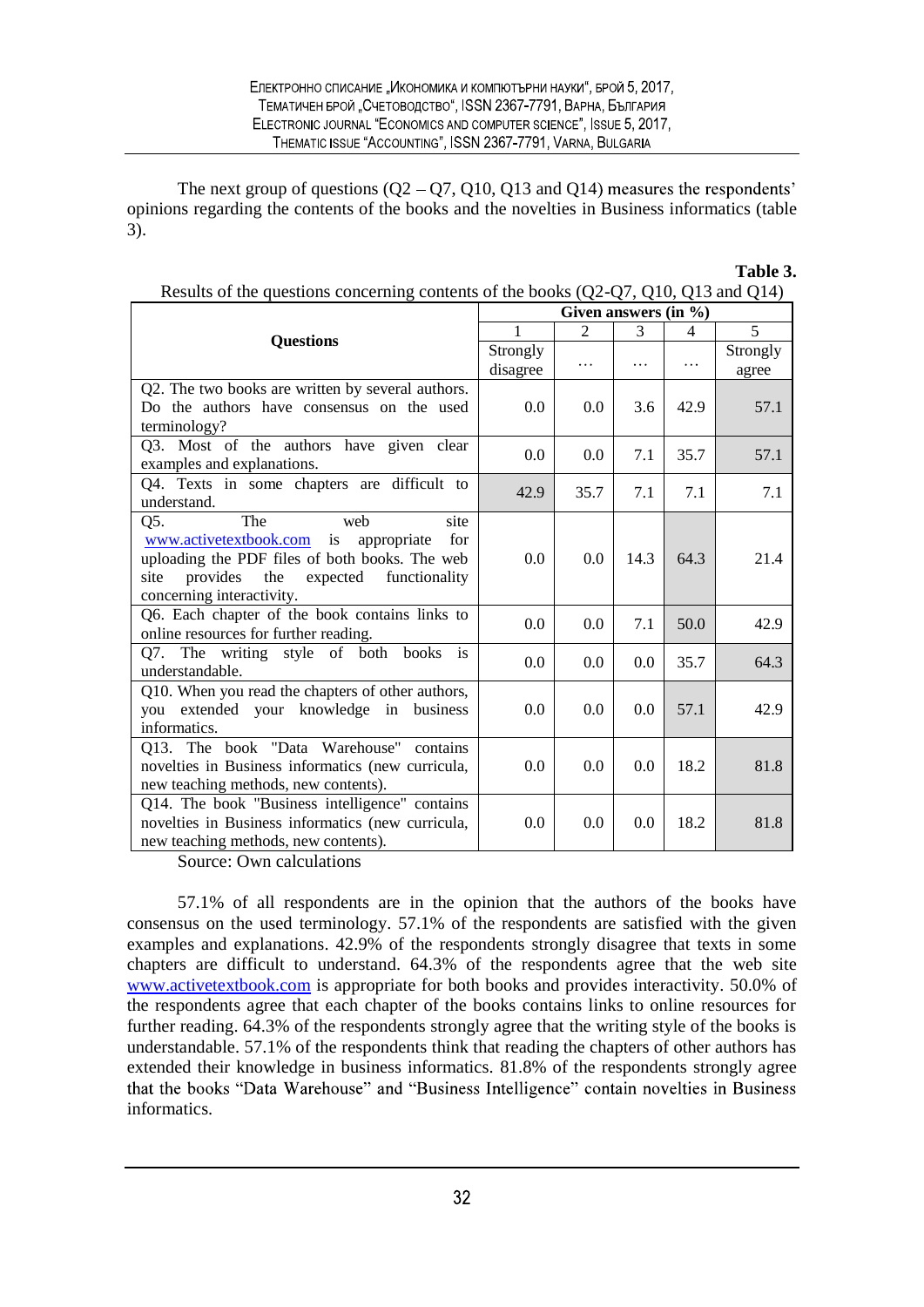Respondents, who are co-authors of the active books, were asked whether they are satisfied from the collaborative work as a co-author of the active books (Q8). 80% of them are satisfied from the collaboration with their colleagues (table 4).

#### **Table 4.**

Results of the question concerning the collaborative work of the active books (Q8)

|                                                                            | Given answers $(in \%)$ |          |          |          |           |  |
|----------------------------------------------------------------------------|-------------------------|----------|----------|----------|-----------|--|
| <b>Ouestion</b>                                                            |                         |          |          |          |           |  |
|                                                                            | Dissatisfied            | $\cdots$ | $\cdots$ | $\cdots$ | Satisfied |  |
| Q8. If you are a co-author of the active                                   |                         |          |          |          |           |  |
| books, please, tell us if you are<br>satisfied from the collaborative work | 0.0                     | 0.0      | 10.0     | 10.0     | 80.0      |  |
| as a co-author of the active books.                                        |                         |          |          |          |           |  |

The next question (Q9) concerns the recommendations on the work of the co-authors. 42.9% of the respondents have no recommendations on the chapters of the other co-authors. Slightly more than 1/3 of the respondents have some recommendations on the work of their colleagues (table 5).

#### **Table 5.**

Results of the question concerning the recommendations on the work of the co-authors (Q9)

|                                    | Given answers $(in \%)$ |          |          |           |          |  |
|------------------------------------|-------------------------|----------|----------|-----------|----------|--|
|                                    |                         |          |          |           |          |  |
| <b>Question</b>                    | N <sub>0</sub>          |          |          |           | Many     |  |
|                                    | recommend               | $\cdots$ | $\cdots$ | $\ddotsc$ | recommen |  |
|                                    | ations                  |          |          |           | dations  |  |
| Q9. You read the chapters of other |                         |          |          |           |          |  |
| co-authors. Did you have any       | 42.9                    | 14.3     | 0.0      | 35.7      | 7.1      |  |
| recommendations on their work?     |                         |          |          |           |          |  |

Q11 is an open text question related to the book "Data Warehouse": "If there is a second edition of the book "Data warehouse", what has to be revised or extended? If a new chapter is useful, please, write your recommendations". Three people have no opinion and any recommendations. Five people wrote: "Some chapters lack examples. These examples have to be added. A new chapter "Hierarchical data warehouses" may be added in future editions of the book DW.", "Examples of exercises (task to do) should be improved. In addition, consistency of the particular chapters content should be verified.", "Chapters that have mainly theoretical concepts have to be extended with practical examples.", "Statistics about best practices when they appear.", "More practical examples."

Q12 is an open text question related to the book "Business Intelligence": "If there is a second edition of the book "Business intelligence", what has to be revised or extended? If a new chapter is useful, please, write your recommendations. Three people have no opinion and any recommendations. Five people wrote: "A new chapter about "BI methods for analyzing unstructured information" may be added in future editions of the book on BI.", "Apart of the mentioned above  $-$  content of the selected chapters should be updated.", "A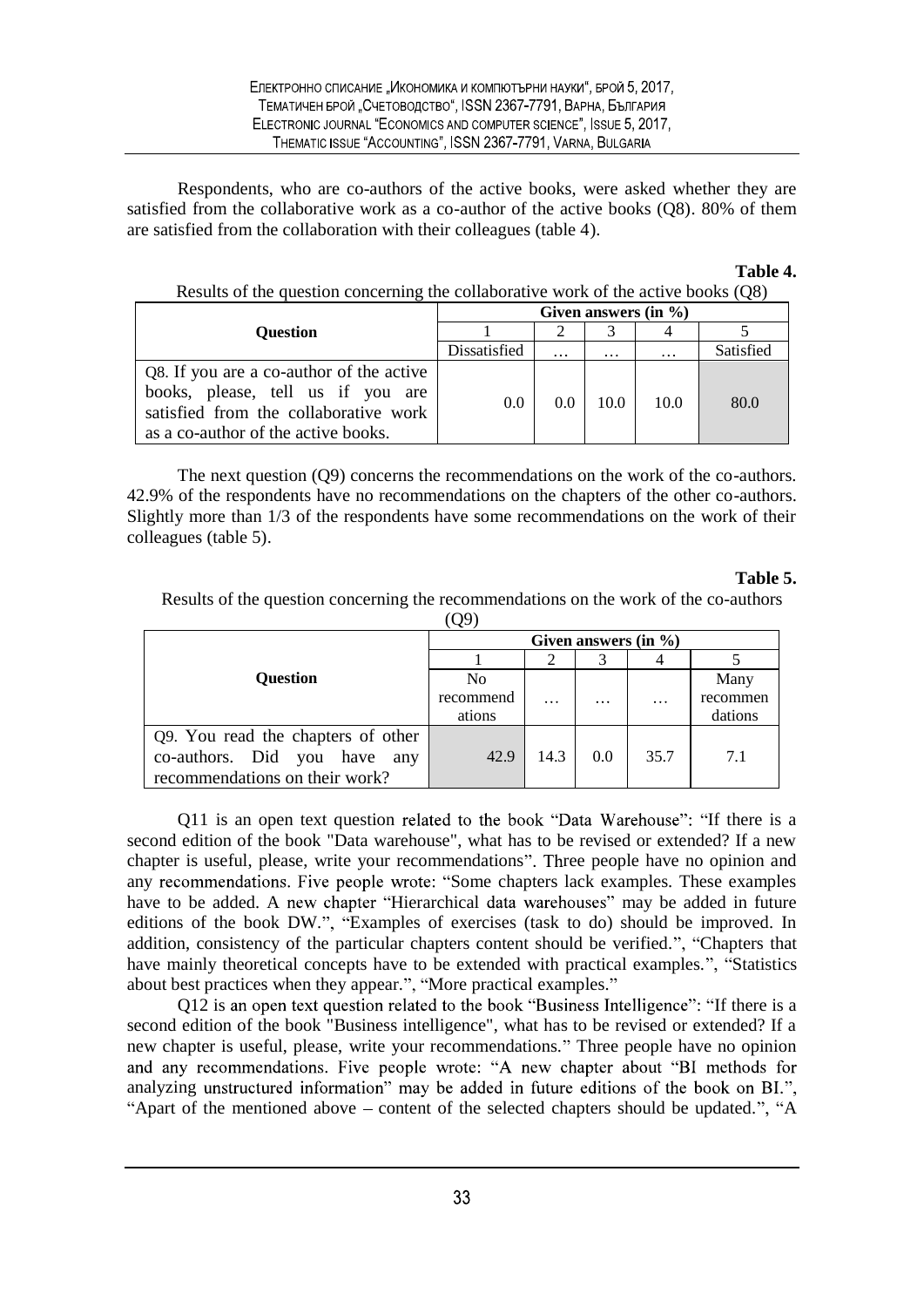new chapter may be "BI and robotics".", "Statistics about best practices when they appear.", "More practical examples."

Since the variables  $Q2-Q10$ ,  $Q13$ ,  $Q14$  are on an ordinal scale, the Kendall's tau-b coefficients are calculated. A great number of the calculated correlations coefficients are not statistically significant ( $p > 0.05$ ). It means that the respondents did not give one and the same answer to a great number of the questions with an answer on a scale "strongly agree" – "completely agree". The correlation coefficient between Q10 and Q13 ( $r = 0.606$ ,  $p < 0.05$ ) shows a dependency.

#### **Table 6.**

|                                        | $D$ experimently between $Q_1Q$ and $Q_1Q_2$ (in 70 or total) |  |  |  |  |  |
|----------------------------------------|---------------------------------------------------------------|--|--|--|--|--|
| Questions<br>Q13 - answers<br>Total    |                                                               |  |  |  |  |  |
| - answers                              |                                                               |  |  |  |  |  |
| 14.3<br>57.1<br>21.4<br>21.4           |                                                               |  |  |  |  |  |
| 42.9<br>-2.9                           |                                                               |  |  |  |  |  |
| 14.3<br>100.0<br>Total<br>64.3<br>21.4 |                                                               |  |  |  |  |  |

Dependency between Q10 and Q13 (in % of total)

It may be concluded that 42.9% of the respondents who read the chapters of other authors, extended their knowledge in business informatics strongly agree that book "Data Warehouse" contains novelties in Business informatics (new curricula, new teaching methods, new contents).

The correlation coefficient between Q10 and Q14 ( $r = 0.606$ ,  $p < 0.05$ ) shows a dependency.

**Table 7.**

| -----------    |                 |      |      |       |  |
|----------------|-----------------|------|------|-------|--|
| Questions      | $O14 -$ answers |      |      |       |  |
| $10 -$ answers |                 |      |      | Total |  |
|                | 21.4            | .4.3 | 21.4 | 57.1  |  |
|                |                 |      | -2.9 |       |  |
| Total          | 21.4            | 4    | 64.3 |       |  |

Dependency between Q10 and Q14 (in % of total)

It may be concluded that 42.9% of the respondents who read the chapters of other authors, extended their knowledge in business informatics strongly agree that the book "Business intelligence" contains novelties in Business informatics (new curricula, new teaching methods, new contents).

The correlation coefficient between Q13 and Q14 ( $r = 1$ ,  $p < 0.05$ ) shows a dependency.

#### **Table 8.**

| Dependency between Q13 and Q14 (in % of total) |                 |      |      |       |  |  |
|------------------------------------------------|-----------------|------|------|-------|--|--|
| Questions                                      | $Q13$ – answers |      |      |       |  |  |
| - answers                                      |                 |      |      | Total |  |  |
|                                                | 21.4            |      |      | 21.4  |  |  |
|                                                |                 | 14.3 |      | 14.3  |  |  |
|                                                |                 | 0    | 64.3 | 64.3  |  |  |
| Total                                          | 214             | 14.3 | 64.3 |       |  |  |